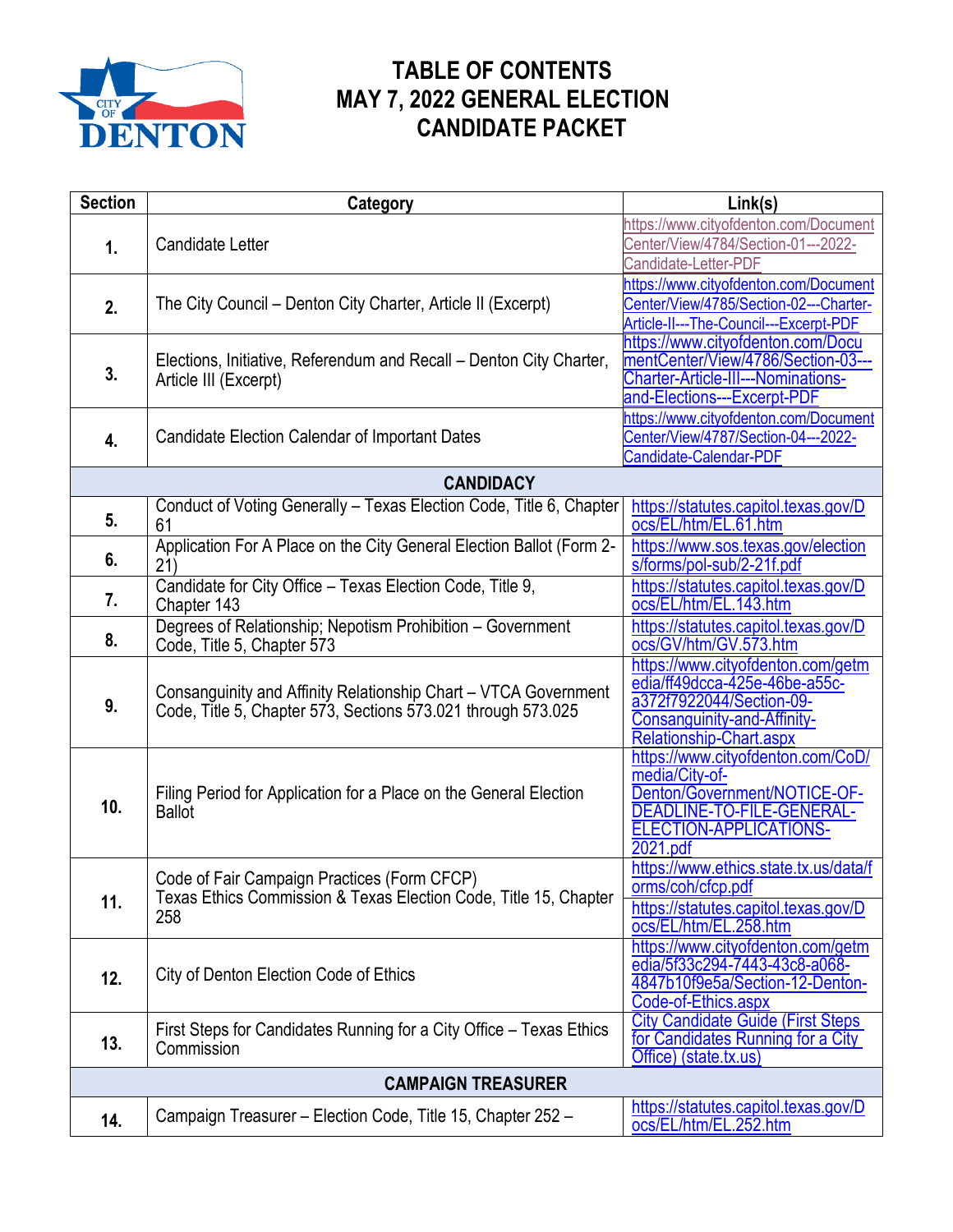| 15.                          | Appointment of A Campaign Treasurer by a Candidate -<br><b>Instruction Guide - Texas Ethics Commission</b>                                       | https://www.ethics.state.tx.us/data/f<br>orms/coh/CTA_ins.pdf                                                                    |  |  |
|------------------------------|--------------------------------------------------------------------------------------------------------------------------------------------------|----------------------------------------------------------------------------------------------------------------------------------|--|--|
| 16.                          | Appointment of A Campaign Treasurer By A Candidate (Form<br>CTA) - Texas Ethics Commission                                                       | https://www.ethics.state.tx.us/data/f<br>orms/coh/e_cta.pdf                                                                      |  |  |
| 17.                          | Amendment: Appointment of a Campaign Treasurer By A                                                                                              | https://www.ethics.state.tx.us/data/f                                                                                            |  |  |
|                              | Candidate – Instruction Guide – Texas Ethics Commission<br>Amendment of a Campaign Treasurer By A Candidate (Form                                | orms/coh/ACTA_ins.pdf<br>https://www.ethics.state.tx.us/data/f                                                                   |  |  |
| 18.                          | ACTA) - Texas Ethics Commission                                                                                                                  | orms/coh/acta.pdf                                                                                                                |  |  |
|                              | <b>CAMPAIGN FINANCE REPORTING AND REGULATIONS</b>                                                                                                |                                                                                                                                  |  |  |
| 19.                          | Guide to A Local Filing Authority's Duties Under The Campaign<br>Finance Law - Texas Ethics Commission                                           | https://www.ethics.state.tx.us/data/r<br>esources/guides/coh_local_guide.pd                                                      |  |  |
| 20.                          | A Brief Overview of the Texas Ethics Commission and its Duties -<br><b>Texas Ethics Commission</b>                                               | https://www.ethics.state.tx.us/data/a<br>bout/Bethic.pdf                                                                         |  |  |
| 21.                          | Campaign Finance Guide for Candidates & Officeholders Who<br>File With Local Filing Authorities - Texas Ethics Commission                        | https://www.ethics.state.tx.us/data/r<br>esources/guides/coh_local_guide.pd                                                      |  |  |
| 22.                          | 2021 Filing Schedule For Reports Due in Connection With<br>Elections Held On Uniform Election Dates - Texas Ethics<br>Commission                 | https://www.ethics.state.tx.us/data/fil<br>inginfo/schedules/s21uniform.pdf                                                      |  |  |
| 23.                          | Regulating Political Funds and Campaigns - Texas Election<br>Code, Title 15, Chapter 251                                                         | https://statutes.capitol.texas.gov/Do<br>cs/EL/htm/EL.251.htm                                                                    |  |  |
| 24.                          | Restrictions of Contributions & Expenditures - Texas Election<br>Code, Title 15, Chapter 253                                                     | https://statutes.capitol.texas.gov/Do<br>cs/EL/htm/EL.253.htm                                                                    |  |  |
| 25.                          | Political Reporting - Texas Election Code, Title 15, Chapter 254                                                                                 | https://statutes.capitol.texas.gov/Do<br>cs/EL/htm/EL.254.htm                                                                    |  |  |
| 26.                          | Candidate/Officeholder Campaign Finance Report - Instruction<br>Guide - Texas Ethics Commission                                                  | COH_ins21.pdf (state.tx.us)                                                                                                      |  |  |
| 27.                          | Candidate/Officeholder Campaign Report (Form C/OH) and<br>Designation of Final Report (Form C/OH-FR - Texas Ethics<br>Commission (Fillable Form) | Form C/OH (Candidate/Officeholder<br><b>Campaign Finance Report)</b><br>(state.tx.us)                                            |  |  |
| 28.                          | Correction/Amendment Affidavit For Candidate/Officeholder<br>(Form COR-C/OH) - Texas Ethics Commission                                           | https://www.ethics.state.tx.us/data/f<br>orms/coh/cor_coh.pdf                                                                    |  |  |
| 29.                          | Candidate/Officeholder Report of Unexpended Contributions<br><b>Instruction Guide - Texas Ethics Commission</b>                                  | https://www.ethics.state.tx.us/data/f<br>orms/coh/COHuc_ins.pdf                                                                  |  |  |
| 30.                          | Candidate/Officeholder Report of Unexpended Contributions<br>(Form C/OH-UC) – Texas Ethics Commission (Fillable Form)                            | https://www.ethics.state.tx.us/data/f<br>orms/coh/coh uc.pdf                                                                     |  |  |
| PERSONAL FINANCIAL STATEMENT |                                                                                                                                                  |                                                                                                                                  |  |  |
| 31.                          | Personal Financial Disclosure, Standards of Conduct, and Conflict<br>of Interest - Texas Government Code, Chapter 572                            | https://www.ethics.state.tx.us/data/st<br>atutes/ch572.pdf                                                                       |  |  |
| 32.                          | Helpful Hints for Filing Your Personal Financial Statement - Texas<br><b>Ethics Commission</b>                                                   | https://www.ethics.state.tx.us/data/r<br>esources/guides/Bpfs.pdf                                                                |  |  |
| 33.                          | Personal Financial Statement, Instruction Guide - Texas<br><b>Ethics Commission</b>                                                              | https://www.ethics.state.tx.us/data/f<br>orms/pfs/PFS_ins.pdf                                                                    |  |  |
| 34.                          | Personal Financial Statement (PFS - Local) - Texas Ethics<br>Commission {electronic fillable form}                                               | e pfs22-LOCAL.pdf (state.tx.us)                                                                                                  |  |  |
| <b>POLITICAL ADVERTISING</b> |                                                                                                                                                  |                                                                                                                                  |  |  |
| 35.                          | City of Denton Code of Ordinances, Chapter 33 – Signs and<br>Advertising, Section 33.16.3                                                        | https://library.municode.com/tx/dent<br>on/codes/code_of_ordinances?node<br><b>Id=SPBLADECO CH33SIADDE S3</b><br><b>3-16TESI</b> |  |  |